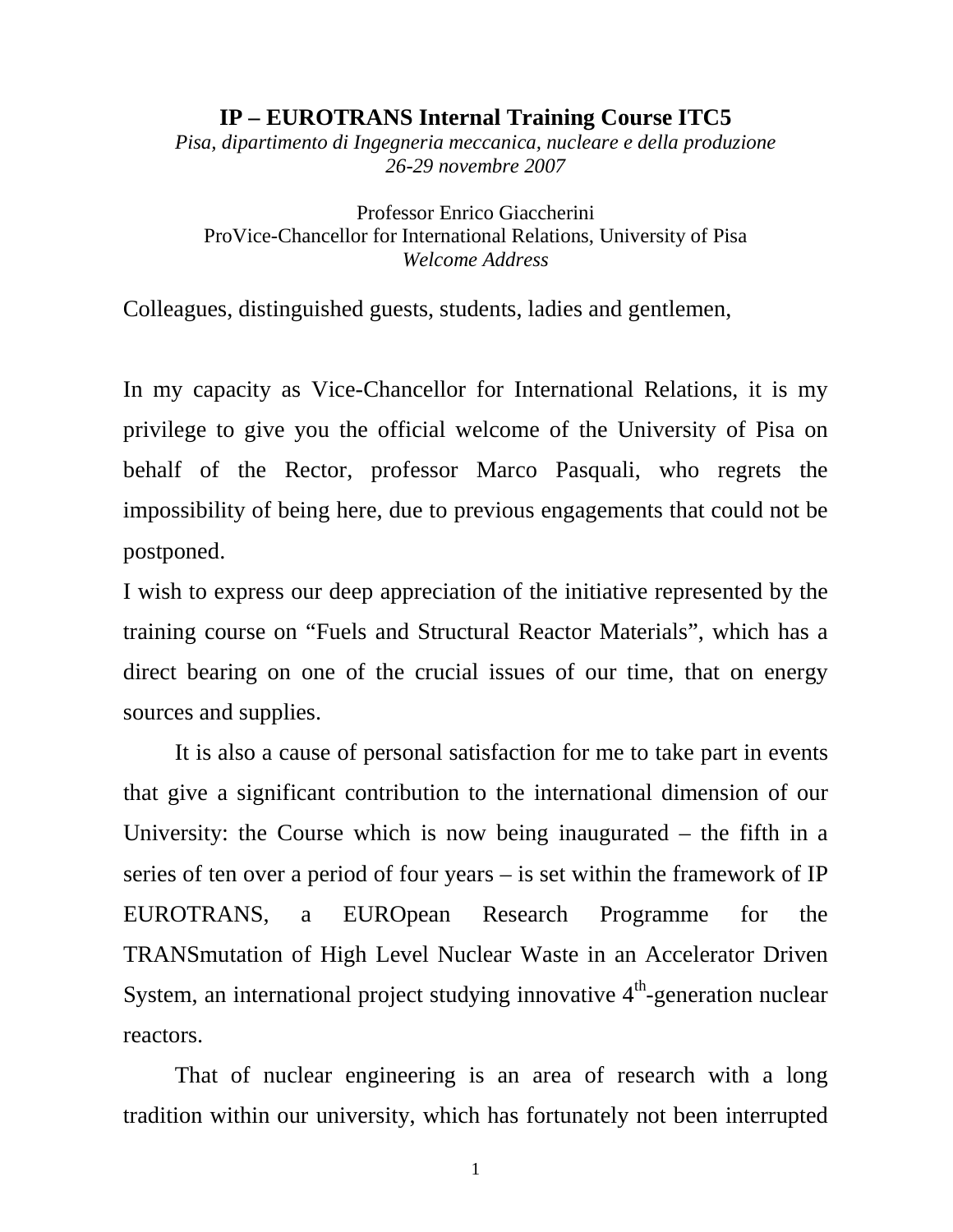by the series of events that, on the wings of popular emotion, caused the virtual abandonment of nuclear power as an energy source in Italy, after the referendum of 1987.

Together with the Turin and Milan Polytechnics and the Universities of Padua, Rome "La Sapienza" and Palermo, Pisa University joined CIRTEN (*Inter-University Consortium for Nuclear Technological Research*) ever since its establishment in 1994. CIRTEN, in its turn, is a member of the *European Nuclear Education Network* (ENEN), represented this morning by Professor Michel Giot, to whom I extend our special welcome.

As a consequence, the renewed and ever more animated discussion on nuclear supply sources I was hinting at sees our researchers fully equipped and ready to give their substantial contribution . I am thinking, for instance, of the "Scalbatraio" Laboratory, where Pisa University has installed a testing station for the study of dedicated vessels for the safe transportation of radioactive materials, and more generally to the activities of the Department of Mechanical, Nuclear and Production Engineering, carried on by research teams such as those led by professor Giuseppe Forasassi, the expert on nuclear plants safety who is also the course Organizer, to whom we all owe our gratitude, and by professor Francesco D'Auria, the future co-ordinator of a new, research centre at San Piero a Grado, only a few miles off the city of Pisa.

To confirm the relevance of these issues, may I remind you that all these activities will once again be brought to the attention of the scientific community next week, thanks to the seminar on "Nuclear power: education, research and industrial development" of December 3 here in